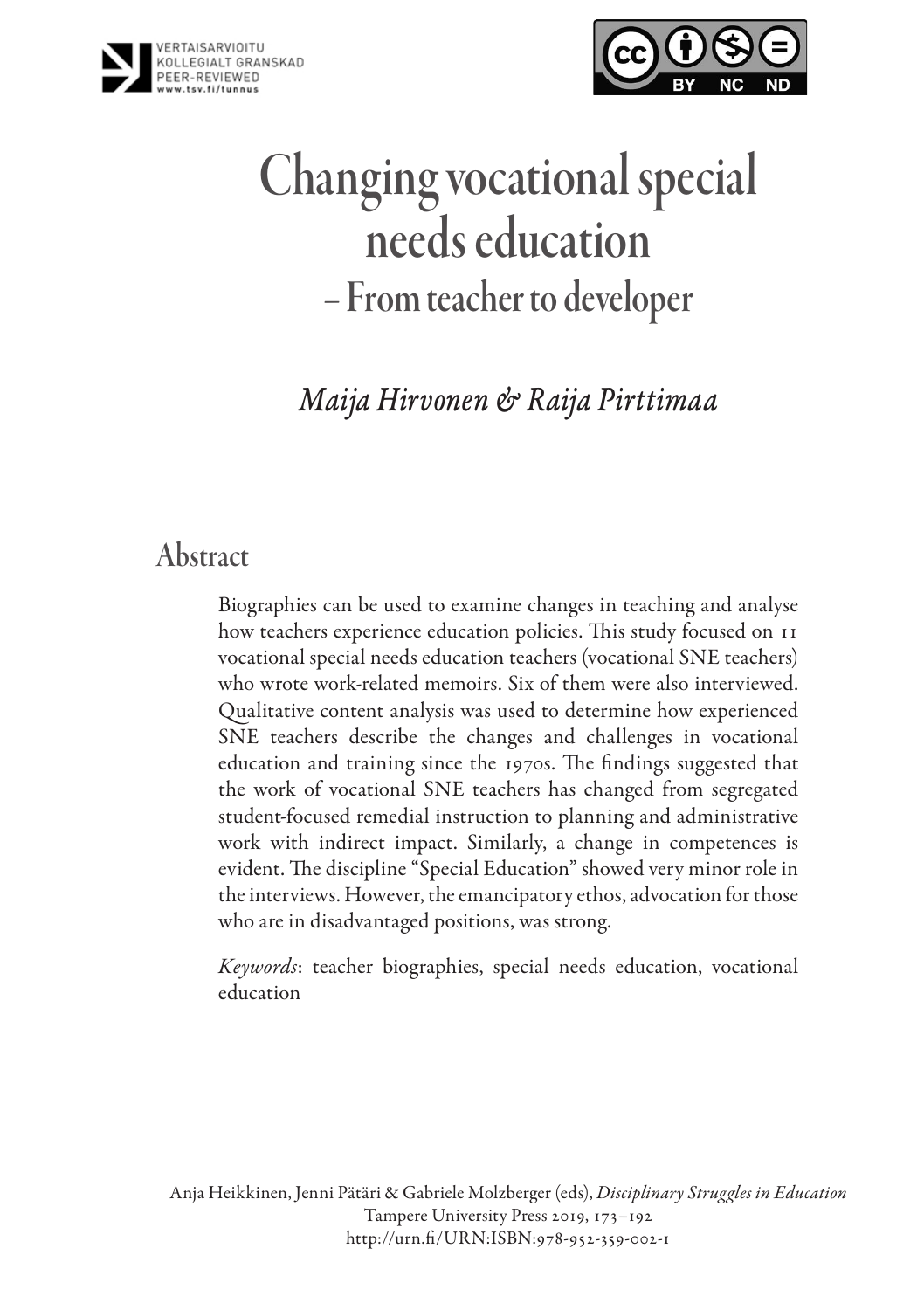### **Introduction**

This article analyses memoirs written by individuals with a long career in vocational special needs education and interviews with them. The article contemplates how changes in vocational education impacted their work over the decades, how they responded to or participated in these changes and what opportunities to influence things they encountered. Experienced changes in vocational education are also reflected with the development of special needs education as an academic discipline.

Teachers' memoirs and studies based on them are useful in the field of education. At the most concrete level, they can be utilised as learning materials in teacher education; but the potential uses are extensive, starting from the development of curricula to the interaction between teacher and student, say Siivonen, Snellman and Iso-Pahkala-Bouret (2013) when summing up the focus areas in biographical research. For the present day, teachers' memoirs may reveal facts that could help plan teacher education or support teachers' career development. Memoirs bring up the critical phases in a career and professional development which require development or change from the perspective of an individual or society, for example. The meanings attached by teachers to their work reveal their theoretical and/or ethical thinking and their professional awareness (Syrjälä, 2001). Teachers' work experiences also shed light on how development efforts and changes in norms and guidance came about in different times and what they set in motion.

This study examines the notions of special needs teachers ('veterans') with a long career in vocational education regarding their work and its goals, contents and models. The goal is to determine how they describe the new competence challenges posed to their work by the structural changes in vocational education that have taken place over the decades and how they faced these changes.

Research questions:

- 1. What are the notions of special needs teachers regarding their choice of career?
- 2. What types of changes to their work do vocational special needs teachers describe?
- 3. How did vocational special needs teachers act when faced with changes?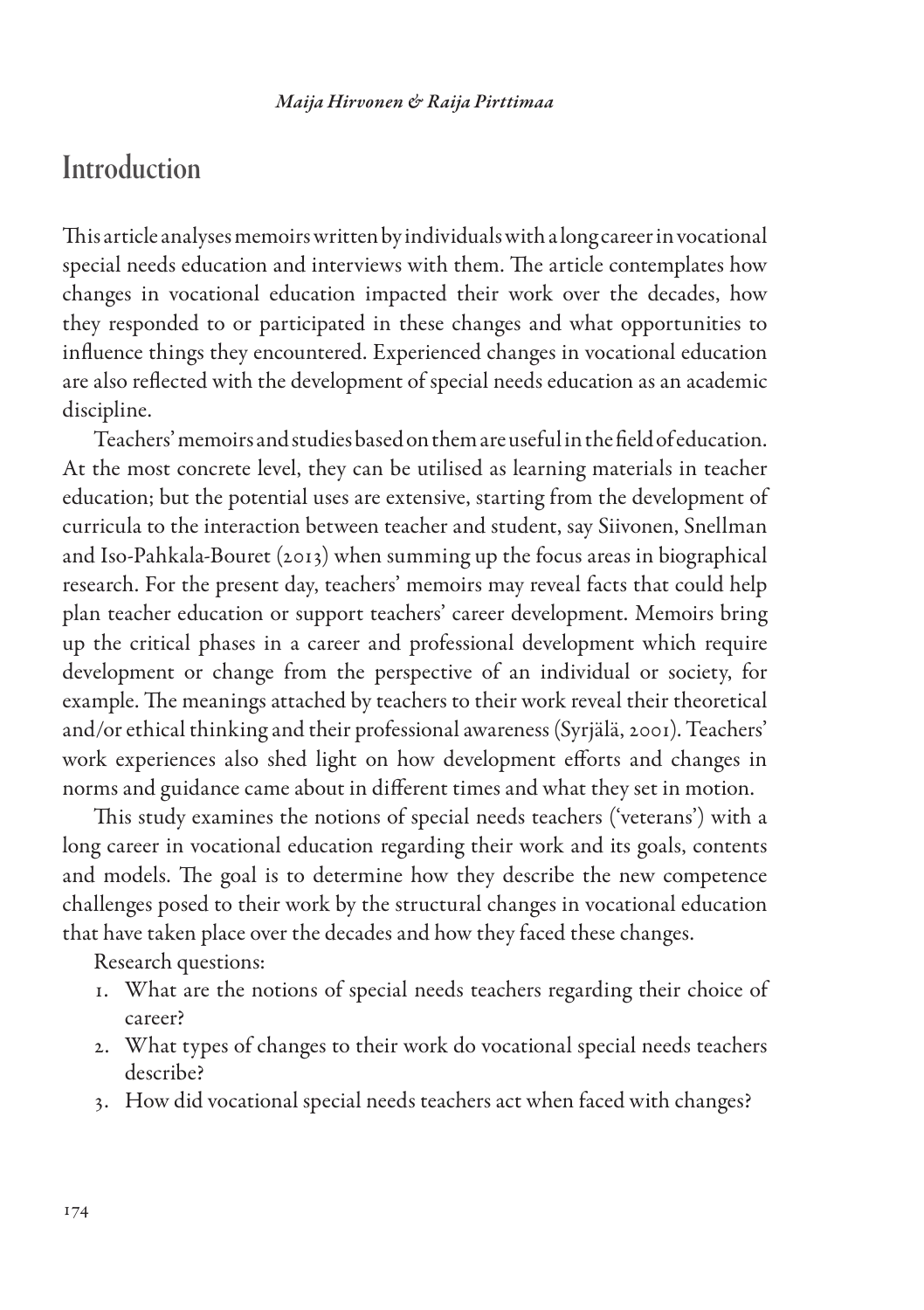# Background

The trajectory of the work of vocational special needs education (SNE) teachers follows the structural and pedagogical changes in vocational education. At the beginning of vocational education at the end of the 1890s, there were no qualified VET teachers or SNE teachers. Craftsmen and masters worked in institutions for persons with disabilities and passed their skills to 'educable' persons. It was not before the Second World War that formal VET education and special vocational colleges were established. In the wake of economic growth, the doors were opened for students with special educational needs in general vocational education in accordance with the educational reform in 1970s. The special support model of that time was the 'special class model', where vocational SNE teachers worked autonomously but separately from general classes. Their role in the college was clear: expertise in specialised questions. In the 1990s, again, new legislation and changes in structure and policy generated new models for support in vocational education. The general trend towards individualisation in VET education was implemented in special needs education, too. In the effort to develop inclusive education, the vocational SNE teacher's role was broadened to the consultation and guidance of colleagues in special needs educational issues. Vocational SNE teachers have a close connection to working life in supporting students with SNE in their transition phases. Also, the widening range of diversity challenges vocational teachers to multi-professional work and to networking, for example, with social authorities. The diversity of work roles seems to be a fact.

There is a clear line in vocational special needs education starting from segregated settings for different SNE-target groups in distinctly organised vocational colleges towards structurally multilevel educational environments. A clear expansion in the concept of the special support model is evident within the expanded goals of vocational education (Hirvonen, 2006).

The work and career development of teaching personnel are linked to the social situation of the time, which affects education and its goals (see, for example, Säntti, 2007). This link is particularly clear for vocational teachers, who work at the interface between working life and education. Especially complex is the work of vocational SNE teachers, who bear a triple role: representing the original vocational field, the pedagogical expertise of that particular field and additionally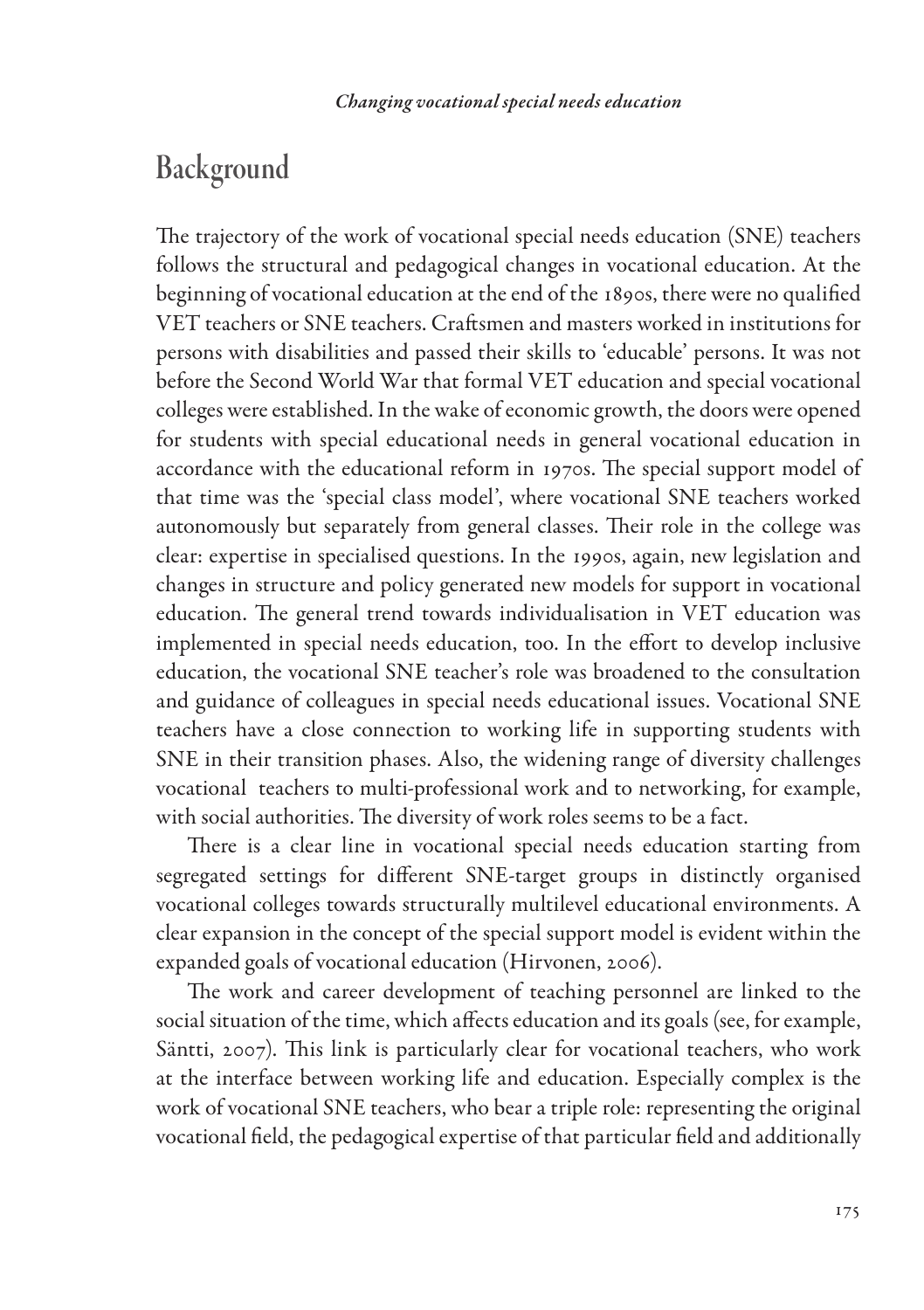special needs education professionalism (Hirvonen, 2006). It can be asked if the work of vocational SNE teachers is more interlinked with Special Needs Education as a discipline or with the changes in the working life and in society. The learning environments in educational stages are different.

### Developmental Work Research -framework

Teaching is continuously changing work that lives with the times. According to the Teacher Education Development Programme (Ministry of Education and Culture, 2016, pp. 10–11), new education reforms are constantly required. However, many of the reforms end up as superficial phenomena with a weak impact. Clear strategic policies and goals are required in order to implement a permanent change as well as change the ways in which educational institutions operate. The phenomena must be examined comprehensively.

One perspective for research into work performed at educational institutions is provided by the Developmental Work Research -framework (Engeström, 2016), according to which merely depicting the present situation is not enough to understand the work as a whole. The framework can be used to analyse the inner dynamics of the work and the historical change in the interaction between the individual and the organisation. The operational system is usually analysed from the perspective of a particular *operator* or group of operators. This study examines the views of experienced professional special needs teachers regarding their work and its changes. The *subject* of the work refers to the various phenomena and operating models in which the change occurs, such as the forms of implementation of vocational special needs education. The *outcome* refers to the impacts of the change on the work that is studied – in this case, what is expected of special needs teachers and what their work comprises. The *tools* of the operational system are work models, operational guidelines and tools (such as the conceptual models and theories on which the employee bases their actions) or external operational guidelines. In this study, special needs teachers describe different models for implementing special needs education and the pedagogical means that they have used during their career. Also integral to the functioning of operational systems (namely vocational institutions in the context of this study) are the *rules* that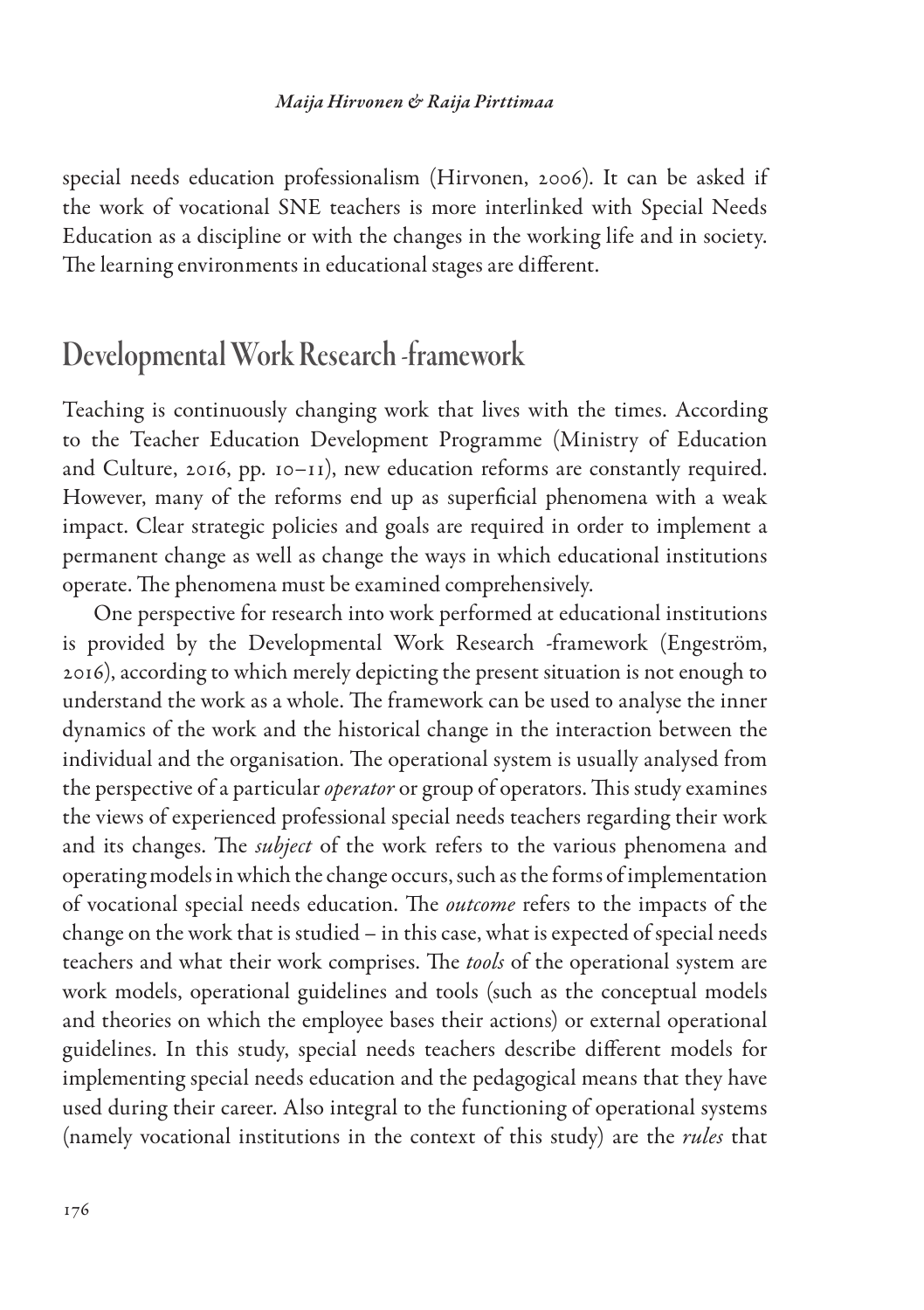regulate them, i.e. written or unwritten rules, guidelines and norms that have been produced to regulate work activities. In this study, rules refer to the responsibility, independence and freedom of action that special needs teachers describe in their work as well as the regulations and guidelines applied to special needs education. *Community* refers to the context in which the work is performed.

Developmental Work Research involves describing the phases (cycles) in the work's development and the development challenges, i.e. *conflicts*, that arose within these phases (Engeström, 2016, pp. 44–48). The key thing from an employee's perspective is the interpretation of changes and phenomena and the meanings assigned to them. Work history and career phases can also be examined as a cyclical development (Heikkilä & Seppänen, 2014). Need leads to a search for changes, which in turn creates hesitation and the need to make a choice between the old and the new. After this, the new orientation starts to develop, motivation arises towards the new duties, methods, etc. and the new is established. In the cycle of development described by Heikkilä and Seppänen (2014), the employee appears to be an active participant. The work of teachers is also shaped by external pressures, such as normative reforms and the economic framework. In this study, special needs teachers describe their work in the different phases of their long careers, but, above all, the descriptions illustrate how special needs teachers faced the changes and the new competence requirements introduced by the changes to special needs education.

## Materials and methods

The research materials were obtained by asking experienced vocational SNE teachers to provide written compositions related to their own career. This request was sent by e-mail to 17 chosen special needs teachers, of whom 11 gave their consent. The research materials were obtained by means of purposeful sampling from key people who possessed extensive knowledge of or experience in the subject or who had been in a position to influence the subject of this study (see Patton, 2014, p. 268). The request for written compositions also included an invitation for those willing to attend an interview. Six of the SNE teachers expressed their willingness to also participate in an interview.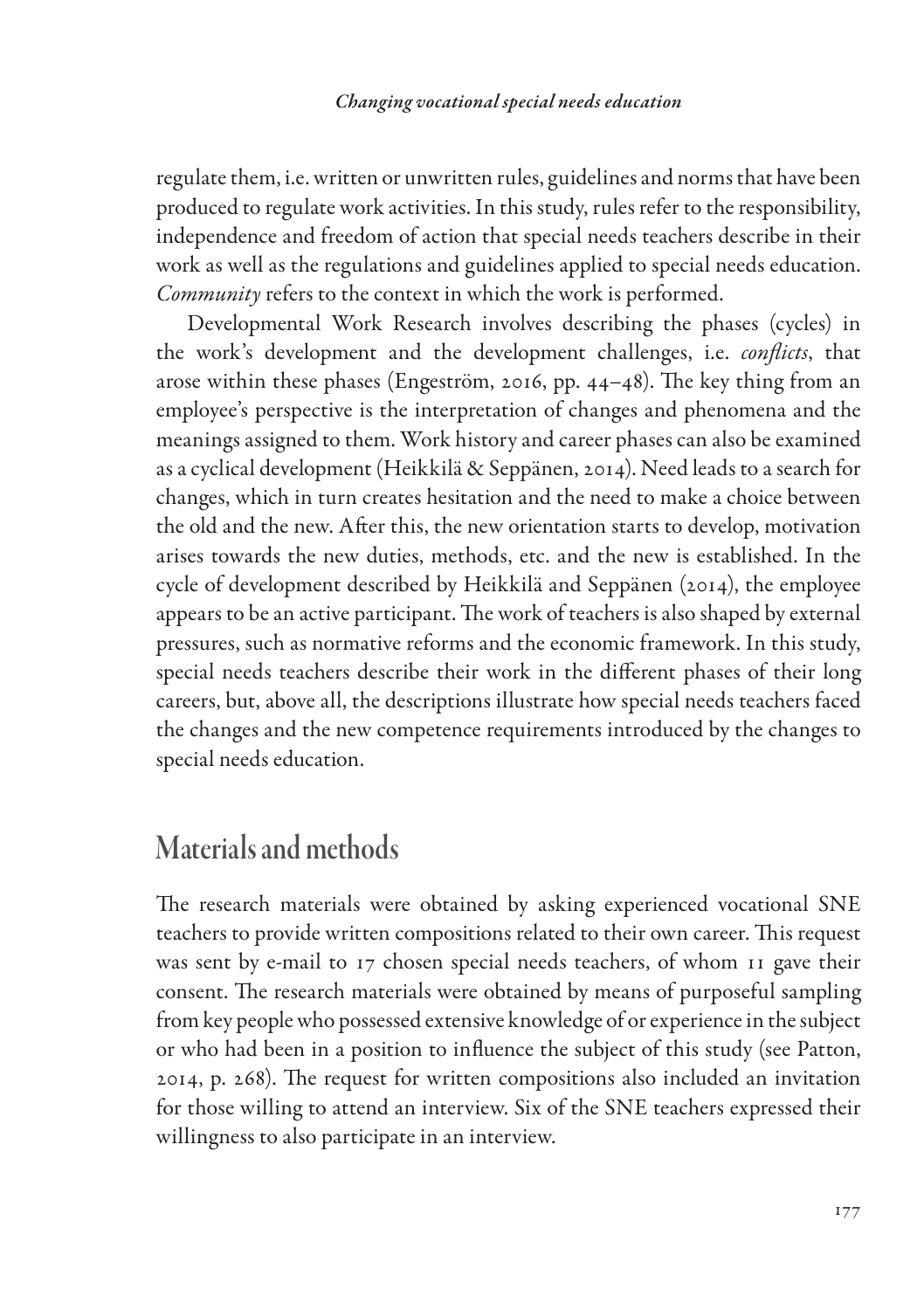All those who participated had worked in vocational education for no less than 40 years, and most of them as vocational special needs teachers for 20–40 years. At the time of the collection of data, seven of them were already retired, while four were set to retire within a few months of the interview. The participants' ages ranged from 58 to 63.

The topic assigned for the written compositions was 'The phases of my career as a vocational special needs teacher'. The instructions for the composition also proposed themes that the teachers could proceed along with: How and why did you become a vocational special needs teacher? What were the greatest changes during your career? How did these change factors impact you and your work at different times? How did you respond to them? How did they feel? Adversities in your career? Highlights in your career? Which factors have motivated you in your work during your career? The topics of the thematic interview were 1) changes in the work and its regulation during the interviewee's career and 2) changes in the job description, in the subject of the work and in the cooperation.

A total of 11 people provided written compositions, the lengths of which ranged from 662 to 4,632 words. The combined length of the compositions was 49 pages. Six of the teachers who submitted a composition were also interviewed. The combined duration of the interviews was approximately seven hours in total (55 minutes – 1½ hours/interview). The audio recordings were transcribed, producing a total of 95 pages in text materials (font size 12, single spacing). The total number of pages of written text analysed was 144.

All text materials, including both the interview transcriptions and written compositions, were treated as a single dataset. To process the data, the content of the text was first grouped into themes in accordance with Engeström's (2016) model. Data-driven content analysis was used with each theme (Eskola & Suoranta, 2003, p. 19).

### Career choice

The special needs teachers already had or soon developed a strong ethos towards 'differences' and assisting those who are 'different' students when they first began their careers in special needs education. Some of the veteran SNE teachers had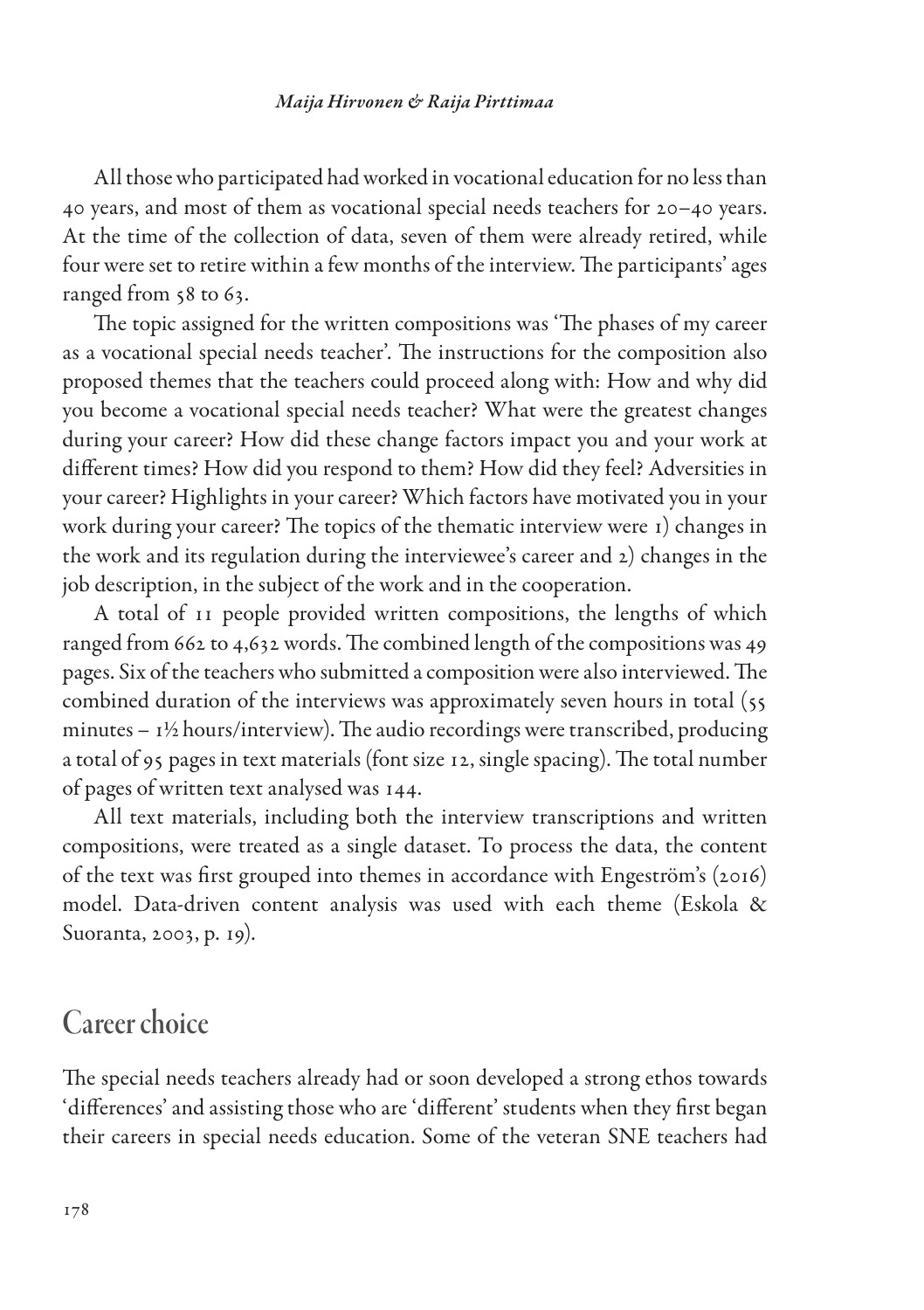personal experiences of being different or had encountered them in their family, while others could provide good examples from their own training experiences. For some, encouragement from supervisors contributed to the progression of their career path towards special needs education.

*I' d gotten to know some vocational teachers and felt that they were all so, you know, incredibly multitalented and experts, so I didn't immediately think it was really for me. But then there was the type of job where you could work with people who were different*. (N 4)

At the start of their career, the special needs teachers had great autonomy in their work and a great deal of authority to decide on things related to their own work. However, they had to start their work from scratch and create the models themselves. Although the subject of work was teaching an individual segregated group of students, the model for special needs education was created simultaneously. The subject of the work (teaching students) was based on the special needs teacher's own personal experiences of a good teacher who uses a variety of methods, a teacher's ability to inspire interest or their own experience of being different. They did not pursue special needs teacher education until later.

*It was the 80s... we had nothing* […] *no room, no curriculum, nothing. Back then, on the first day of school, I was confused* …[…] *and was put in the basement of the neighbouring comprehensive school. Then I actually went and asked the principal* [...] about the curriculum, and he told me that it didn't matter what game I *wanted to play. I was all confused because I hadn't come there to play games... I' d got it* (curriculum) *from them* (teacher acquaintances), […], *and took it to the principal, deputy principal, and then I actually said that if this is not adopted by Monday morning, then I' ll no longer teach at this school, and I left*. (Week later) *he* (principal) *told me that if it* (curriculum) *is so important to me, I should do as I saw fit. And I guess that's where my lucky job started, and I didn't really ask about things much afterwards*. (N 6)

The level of independence at work was considerable at the beginning of the SNE teachers' careers. However, the work was not appreciated – this appreciation had to be earned. '*The flame of special needs education*' was the driving force. The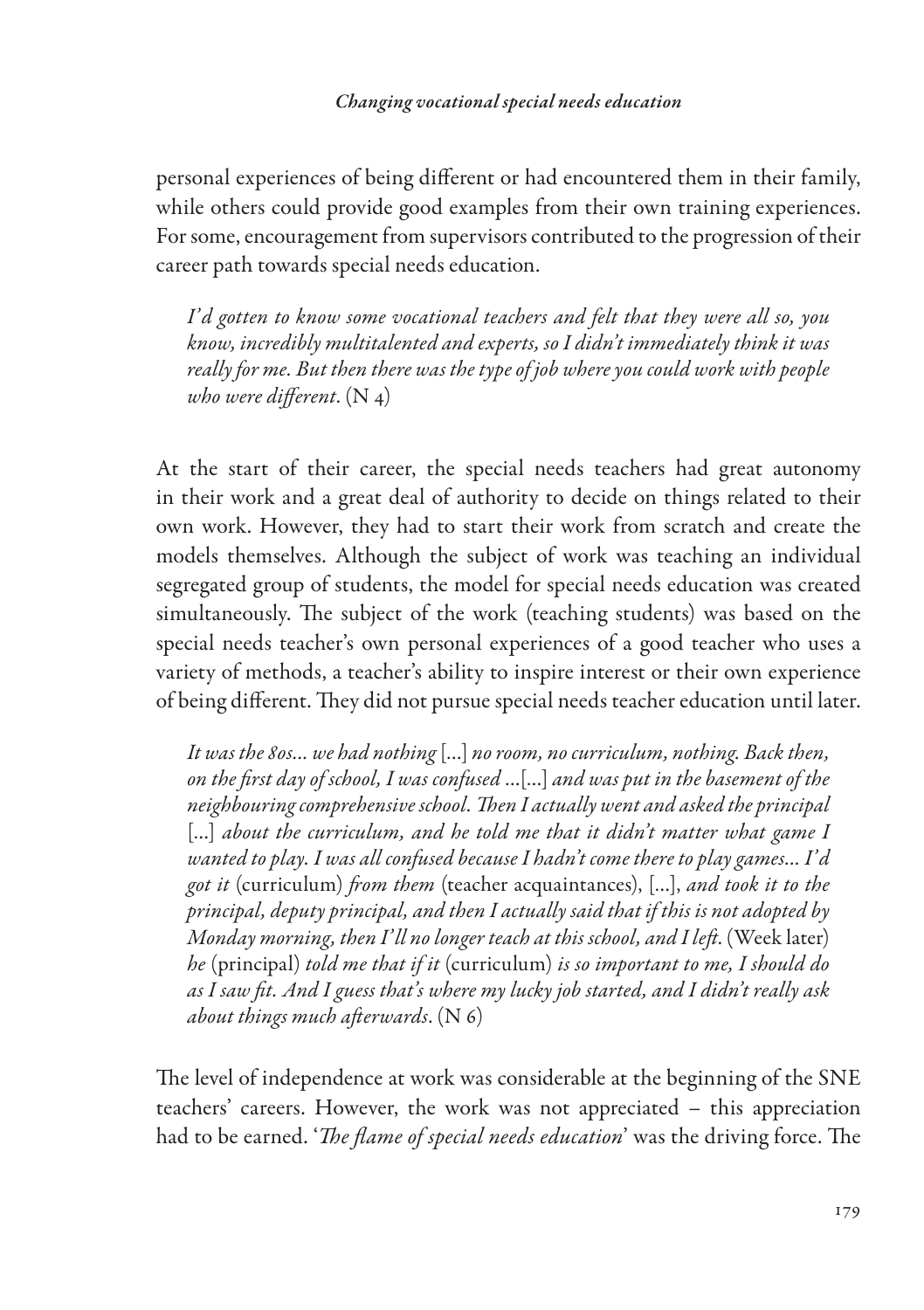appreciation for the work was not only impacted by evidence of good teaching but also by efforts to influence things. The work can be characterised by a 'pioneer spirit', i.e. a strong internal motivation/ethos that was unhindered by workrelated disturbance factors since the model was still being created. Independence increased wellbeing: the teachers felt their work to be meaningful and its subject, the outcome (work for the benefit of the students), served as the guideline.

*I pretty quickly got this strong desire to step out of line, as they say, and within certain limits of course*, […] *I've always said that you can take small side steps from following the law as long as it is not illegal*. (N 5)

The relationship with the student is the cornerstone in all teaching, and the teacher is constantly making decisions and performing emotional labour in connection to this relationship (Anttila & Väänänen, 2015). Helping students motivated the young teachers and was usually also a reason for entering and remaining in the field.

Emotions were also brought up in connection with the interviewees' experiences of their relationships with students in recent years. The change in the job description could make the relationship more distant. At the system level, however, the attitude towards students seemed to have changed:

*I feel that the student has been raised higher* (in terms of appreciation?). *It's a big change that the student is now equal... They weren't treated badly before, but there was this attitude. Now they are more here with us and on the same line*.  $(N_1)$ 

Over time, students' families became increasingly involved in the schoolwork. In assessing this, the teachers conveyed their feelings of affection, showing that the student and their position were important to the teachers.

*Nowadays, when it* (cooperation with families) *is 'mandatory', we increasingly encounter situations in which the parents are not in the least interested in their own child's life, which is sad*. (N 5)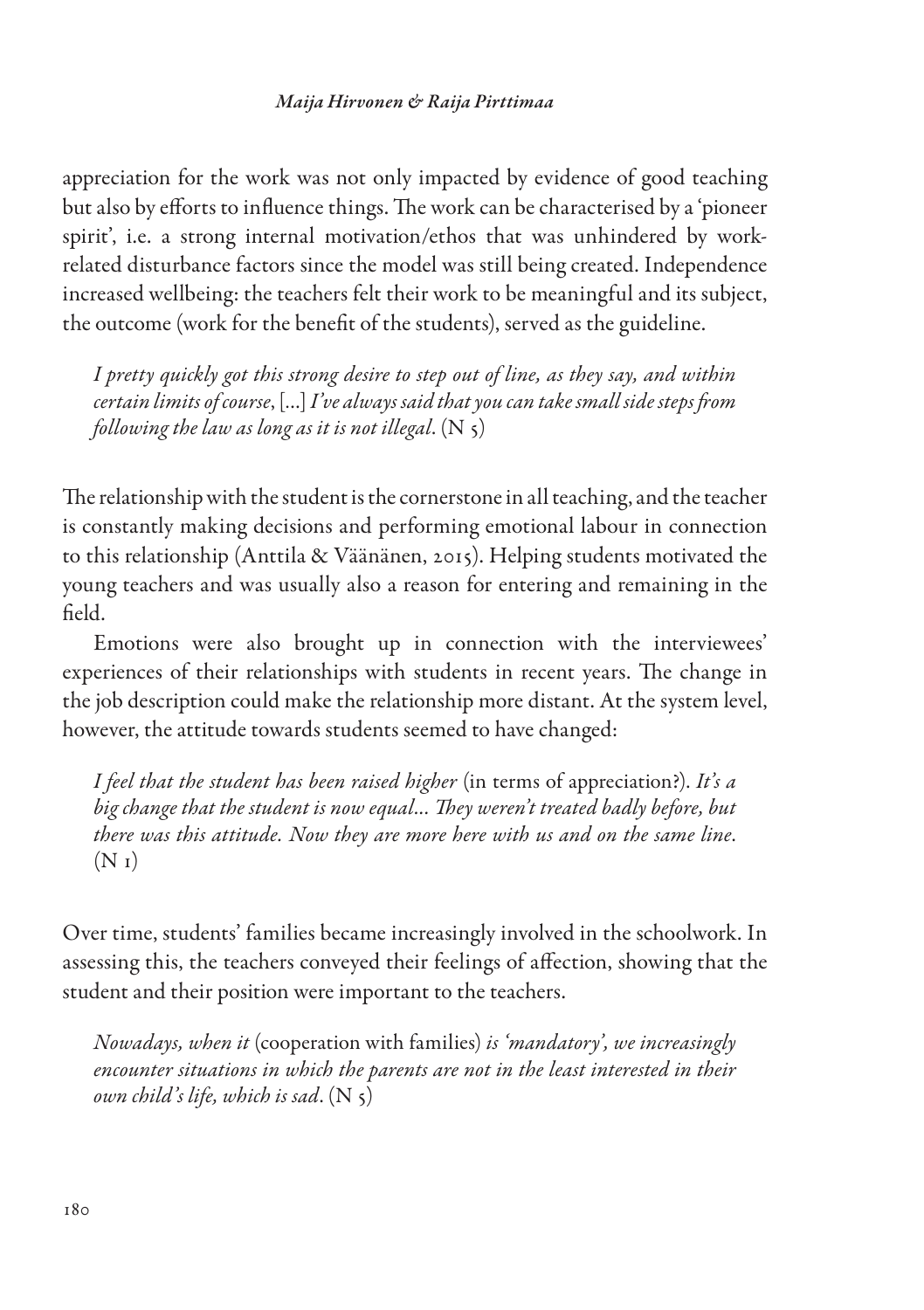Both the written compositions and interviews strongly reflected the changed relationship with the student. The teachers also described the students' heterogeneity, which is related to the fact that selection is no longer as intensive. Student intake is greater than before. Alternatively, this poses the question of whether more students now more easily end up in special needs education.

In summary, it can be stated that the competences at the beginning of the establishment of the vocational special support model were based on 'trial', not research-based, but on the personal experiences of diversity of vocational SNE teachers.

# Changes during the careers and responding to them

Over the decades, once special needs education became established at vocational institutions, the teachers' position also changed. This caused challenges for the development of the forms of work as teachers were forced to work in a different environment than at the start of their career. However, rather than stop and wait for instructions from external parties, special needs teachers retained their own work ethos and set out to renew their own job description. Still it seems evident that Special Needs Education as a discipline was not highlighted to affect the work of SNE teachers.

Teachers quickly took on the responsibility for influencing things both within and outside the educational institution. This later laid the foundation for the 'teacher in charge of special needs education' (ERVA) system. The ethos of special needs education was visible as courage and as putting oneself on the line, with the subject of the work expanding from students to the institutional level. Obedience towards the teacher's own educational institution's management was not characteristic of the veteran special needs teachers, who instead looked higher for channels to influence things.

*For me it was definitely the fact that it was also my style to want to tell people about special needs education, and I always wanted to contact the school board. I was always asking whether the board was aware of this and that, so I always got to go and speak to the board because the principal said that they don't know*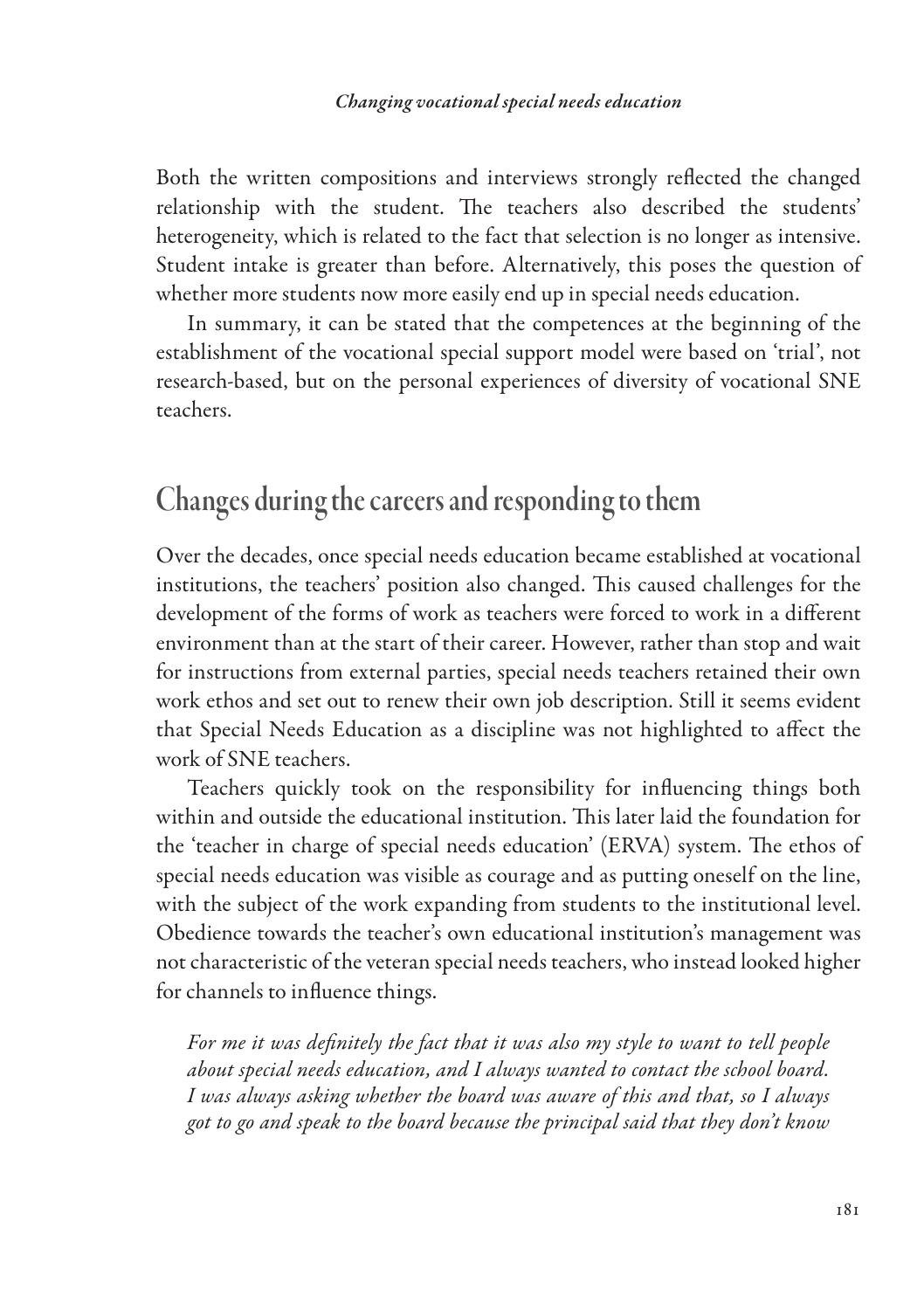*anything about this but you do and they trust you* [...] *we got the information to spread, we were able to speak at parents' evenings, and the resistance from parents kept decreasing all the time because we had so many of these positive experiences*.  $(N<sub>6</sub>)$ 

The autonomous work approach had worked in small educational institutions in which the teachers worked alone with a small group of students who needed support, but the change in special needs education's service structure and the increase in diversity in the 1980s caused the focus area in special needs education to change. Teachers had to find their own adapted job description in growing educational communities that were becoming more diverse. A great deal of effort was needed in order to retain special needs teachers' power of decision making and autonomy, such as by influencing politicians/members of a joint municipal authority's board. Despite this, these operators never lost their ethos. Instead, they retained and even strengthened it. The change agency of the veteran special needs teachers was visible in the fact that they started to develop a new service model for special needs education.

*The need for this type of networking is growing exponentially, legislation has started to regulate things – I' ll just be frank – damn closely, making people afraid, and ordinary teachers don't understand things like those related to confidentiality and work, and there are separate officials who regulate these things now. Now legislation has changed, and we have nested and overlapping laws*. (N 2)

The job description of veteran special needs teachers became differentiated during the period starting in 1990s: some proceeded to build an institution-level job description, while others emphasised teaching. The subject of the work changed: the students were no longer the direct subject as they had been in the early years of the work; instead the focus had shifted from students, on students and work targeted at students, to influencing students via paperwork. Sometimes the connection between increased paperwork and promoting student matters could not be found, which in turn led to a decrease in the feeling of autonomy. This was visible in those who worked at special education institutions in particular. This contradiction was evident as a loss of the connection between record-keeping and students. Educational institutions argued for the large amount of record-keeping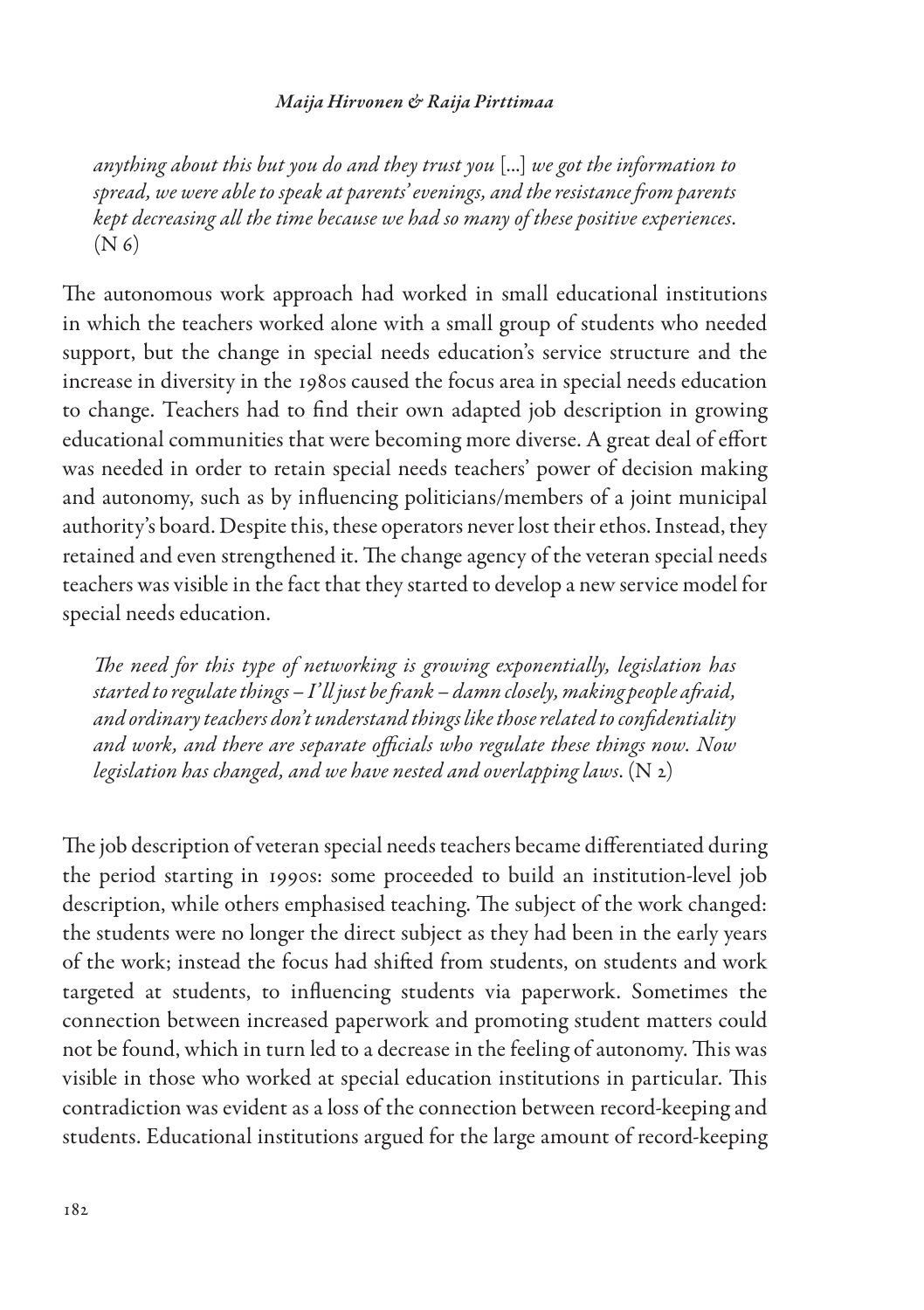based on transparency, uniform quality and the customers' rights. 'Paperwork' also served as a control tool within the organisation, for example by monitoring the realisation of the quality system. Accountability also makes employees and the organisation responsible for ensuring that the resources and funds are utilised in the right manner (see Mänttäri-van de Kuip, 2013).

*Well it was probably that we had... Back then (in 1970s–1980s), we had time to work with students, a lot of it. And now it has, now it has fragmented, is fragmented. If we start from back then... in those days, we had a lot of time to train because we were using a two-year curriculum* […] *Now it has gone over the*  top, the record-keeping and the need... That, I'd even claim that it's irrelevant *for the actual work and with regard to the student learning a vocation... I bet at hospitals, health centres they also do this insane amount of record-keeping, recording information about patients. That's what we're doing now*... (N 4)

The teachers felt that the educational institutions' efforts to enhance operations, for example through larger units, cost-saving measures, increased student group sizes or decreased amount of contact teaching, were beyond their reach. The special needs teachers felt conflicted about their decreased autonomy and the fact that their work was being drawn further away from the students.

*I think that I wouldn't be able to look at my co-workers and subordinates with bright eyes anymore. That because of that, I couldn't stand being there anymore*.  $(N_1)$ 

*You can't bloody force yourself to do it, it's like... It's the type of work where you need to feel joy doing it... And that's why you also need some freedom, you need to be bold on some level and take charge of the teaching and you shouldn't... You shouldn't ask about things or read that curriculum so closely*. (N 4)

# Working under changing circumstances

Administration was made more complex by structural and curricular changes at vocational institutions starting in late 1990s. At the same time, the special needs teachers felt that administration had drawn further away, becoming invisible,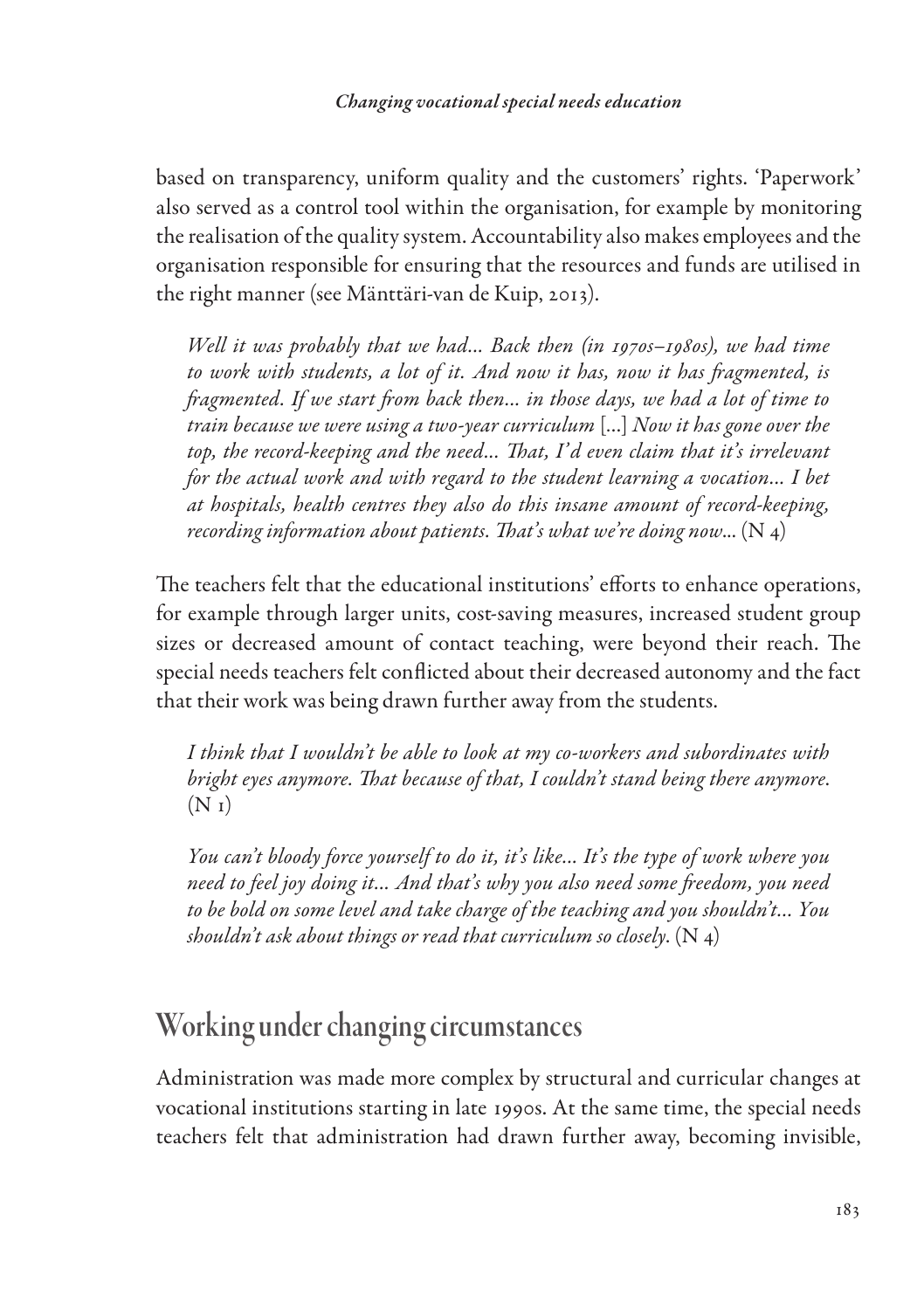which created more distance. The prior sense of community and communal support dissolved. The special needs teachers' descriptions of their careers in the final years (meaning the 2000s) focus on the growing difficulty of influencing things. Some of the special needs teachers described their work as being part of a macro-organisation and responding to its requirements.

*It's mostly my own understanding that things can't be influenced (today). Not even our own educational institution* […] *we're controlled from above and have no say in how... And let's just say that if you criticise things, they're quick to threaten you with inspections, and you can get in trouble if you haven't done exactly as all those legal paragraphs say. But the fact that you feel like you have no opportunity to influence it*. (N 4)

In the early special needs education model, special needs teachers were able to directly influence things. Things were handled quickly, without intermediaries. Towards the end of their careers, they found that the organisational structure of administration has a slowing effect on special needs education, which typically requires agility and quick decisions.

*It was mostly that in the final years* (meaning in the 2000s) *our organisation changed again and* (units) *merged into a larger educational institution. Heads of departments then became the main leaders at the institution*. [...] *the unit's internal operations were decentralised and fell apart*. […] *Then the next change was implemented, and they became units again. And only one head of department was left. In other words, everything was combined back into the same work*. (N 3)

What perhaps separates veterans from others is that once 'change agency' was established, this role remained despite all of the aforementioned conflicts in the operational system and their impacts on the subject and content of the work. Despite the administration growing more distant, the teachers continued to develop their own role towards planning and coordination. Challenges in special needs education in changing operating environments were met by changing the subject of special needs education: from a special needs teacher's individual work into broader efforts to influence things at the joint municipal authority's level.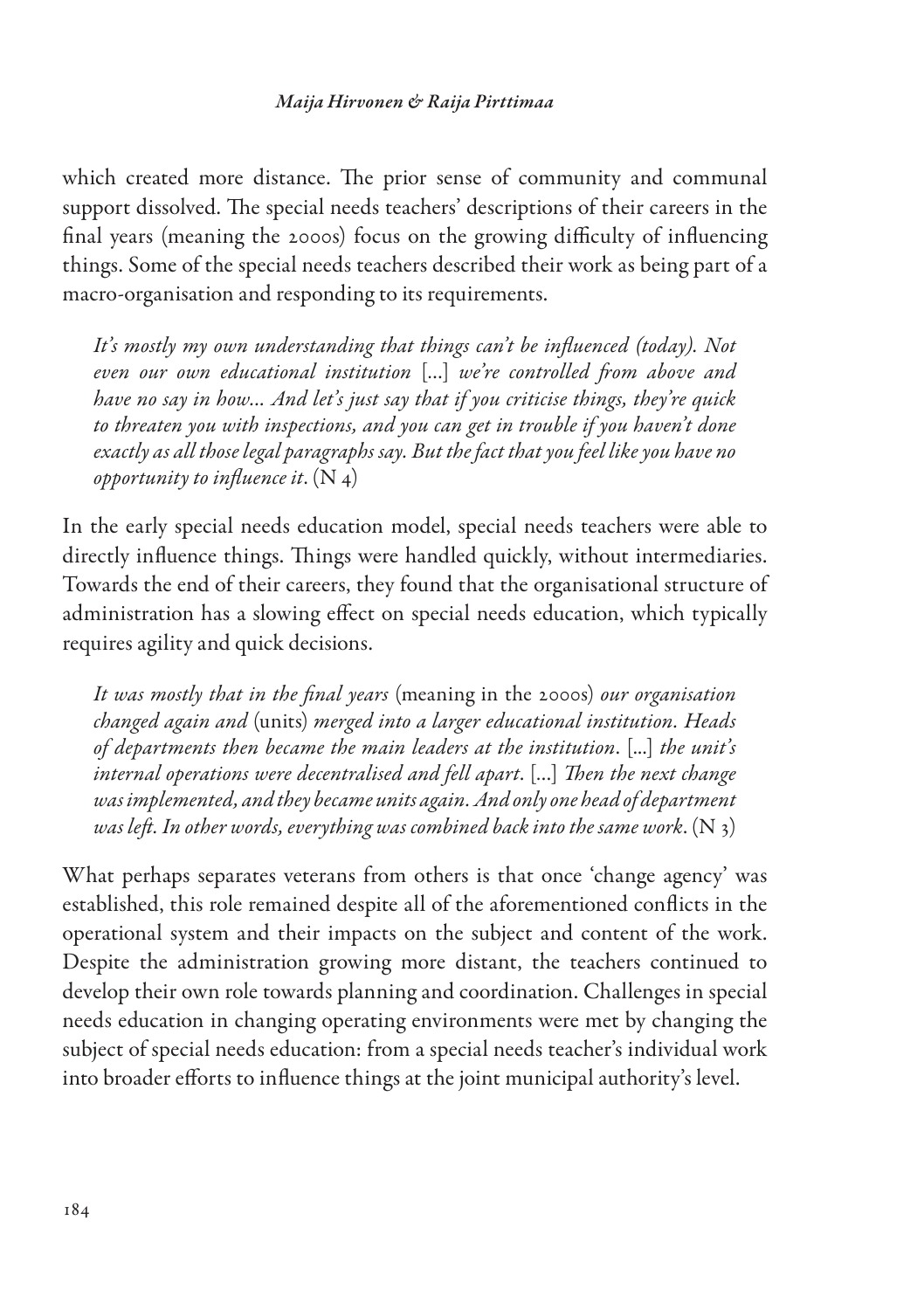#### *Changing vocational special needs education*

*Supervisors who were responsible for the continuity of education and also for finances, they saw that changes had to be made, and this opened up the opportunity to be, in a certain way, for special needs education... not its supervisor, no, I was never actually a supervisor, but I was, for that group, should I say, the ' head', like they used to call foremen in forestry work...*  $(N_5)$ 

In the second developmental phase of vocational education, during big structural changes, the competences of vocational SNE teachers had to be remodelled according to the size of the learning environments. The interviewees described how they developed an organisational-level work model for special support. The direct, quick and easy contact with students was replaced by indirect contact, influencing students' studies with organisational actions.

# Discussion: Starting out from nothing

The careers of the veteran special needs teachers took place during an interesting period that included significant structural changes in vocational education. The committee work in the 1970s and 1980s, the upper secondary education reform (474/1978) and amended legislation (487/1987) initially steered slightly developmentally delayed students towards general vocational institutions directly from special schools. National steering focused on work-oriented special groups, which could be found at 10 different general vocational institutions by the end of the 1970s. By the 1990s, special needs education had been established at all educational institutions and was strengthened with special funding. Individuality, personal and flexible learning paths and a record-keeping obligation (IEP) were introduced in this decade (1990s) (Hirvonen, 2006). During the 1970s and 1980s the traditional approach – 'Diagnose-Intervention-Assessment' – was important in Special Needs Education as a discipline, but it seemed not to fit in vocational education's different environments and activities (Hirvonen, Ladonlahti, & Pirttimaa, 2009, pp. 161–162).

All the components in the operational system have changed. Special needs education was launched at general vocational institutions in the form of clear, separate, small groups intended for a certain target group over the course of two decades, but the operational environment was completely different by the end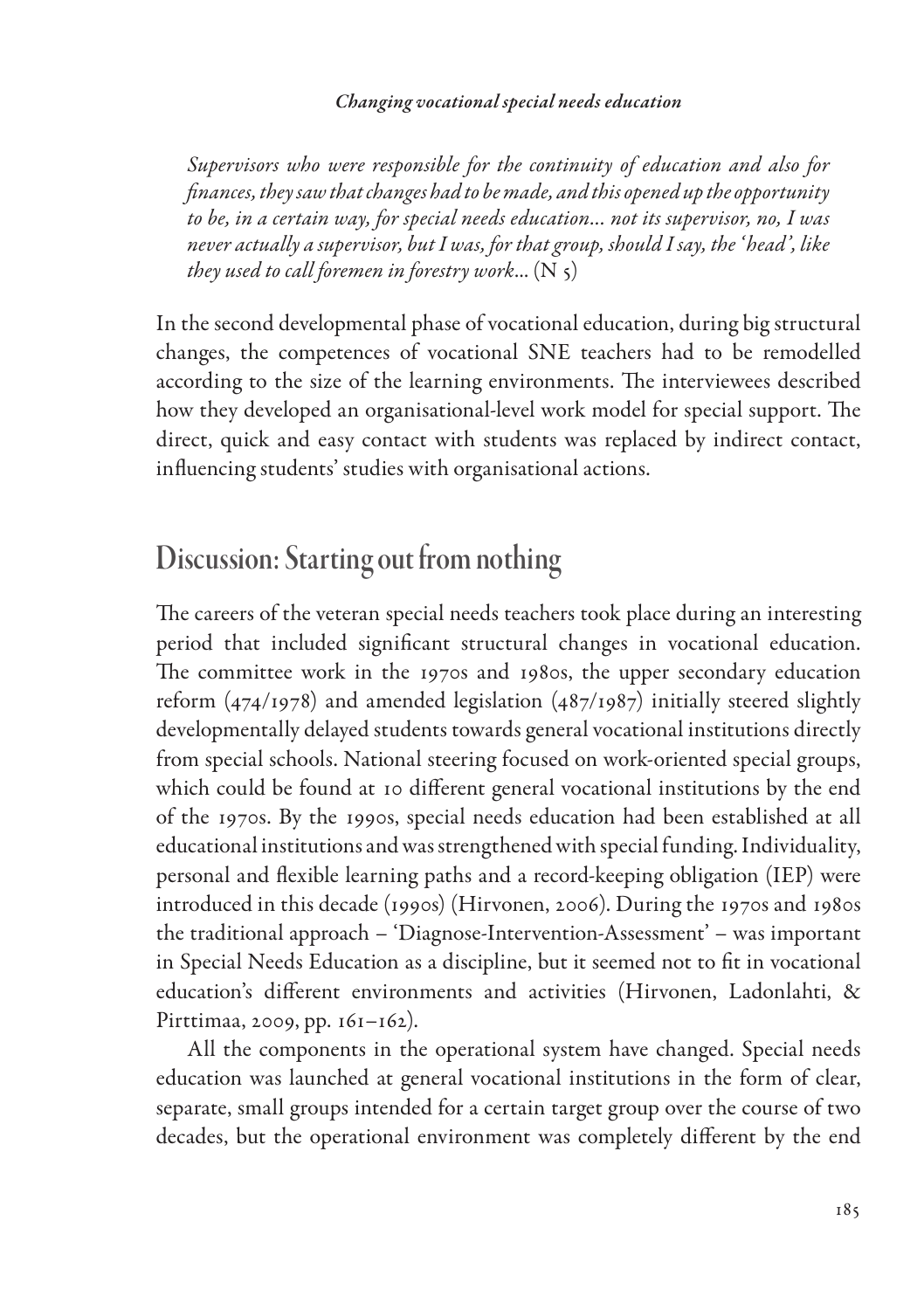of the 1990s. We have shifted from structurally clear and administratively clear educational institutions to large organisations in which special needs education has expanded from teaching to community-level development and the building of a special needs education system. Changes in the degree structure and national steering, reorganisation of the operator structure and paradigm shifts in special needs education placed the veteran special needs teachers in a new situation. In the early years of special needs education, degrees were clear and narrow. The structure of working life enabled the use of assisting labour, which helped those who studied in a special needs class find their place in working life. The structure of vocational education has changed as a result of economic trends, which in turn has also changed the structure of degrees. In the 1990s, a trend began towards more varied educational professions, which also led to a need to change the structure of special needs education. The preparation of individual learning paths began in special needs education, which required more system-level planning than before (Hirvonen, 2006). The re-organising of vocational education occurred from the beginning of 2000s, increasing the administrative duties of teachers.

The veteran special needs teachers started their careers in a structurally clear period. At first, the target group comprised slightly developmentally delayed students who were trained in small groups with a work-oriented approach. Despite the 'simplicity' of the structure, the challenges were great. Special needs groups were established through national steering, but the veteran special needs teachers were in charge of the rest. They had to start from scratch. They had to write their own curriculum and even argue for its importance to the students in special needs education at some educational institutions. The work consisted of organising concrete working conditions, work plans and tools, but the greatest area of work was attitude education. The veteran special needs teachers performed ground-breaking work in creating the first implementation structure for special needs education and a more positive atmosphere with their example.

The solution to the two challenges in the work, namely attitude education and building the structure of special needs education, was found in 'ethos': the work was found to be meaningful from an ethical and legal perspective. Ethos was based on either the veteran special needs teacher's own experiences, observations made in their immediate circle or a general ethical understanding. As there was initially no support available for this difficult situation, the veteran special needs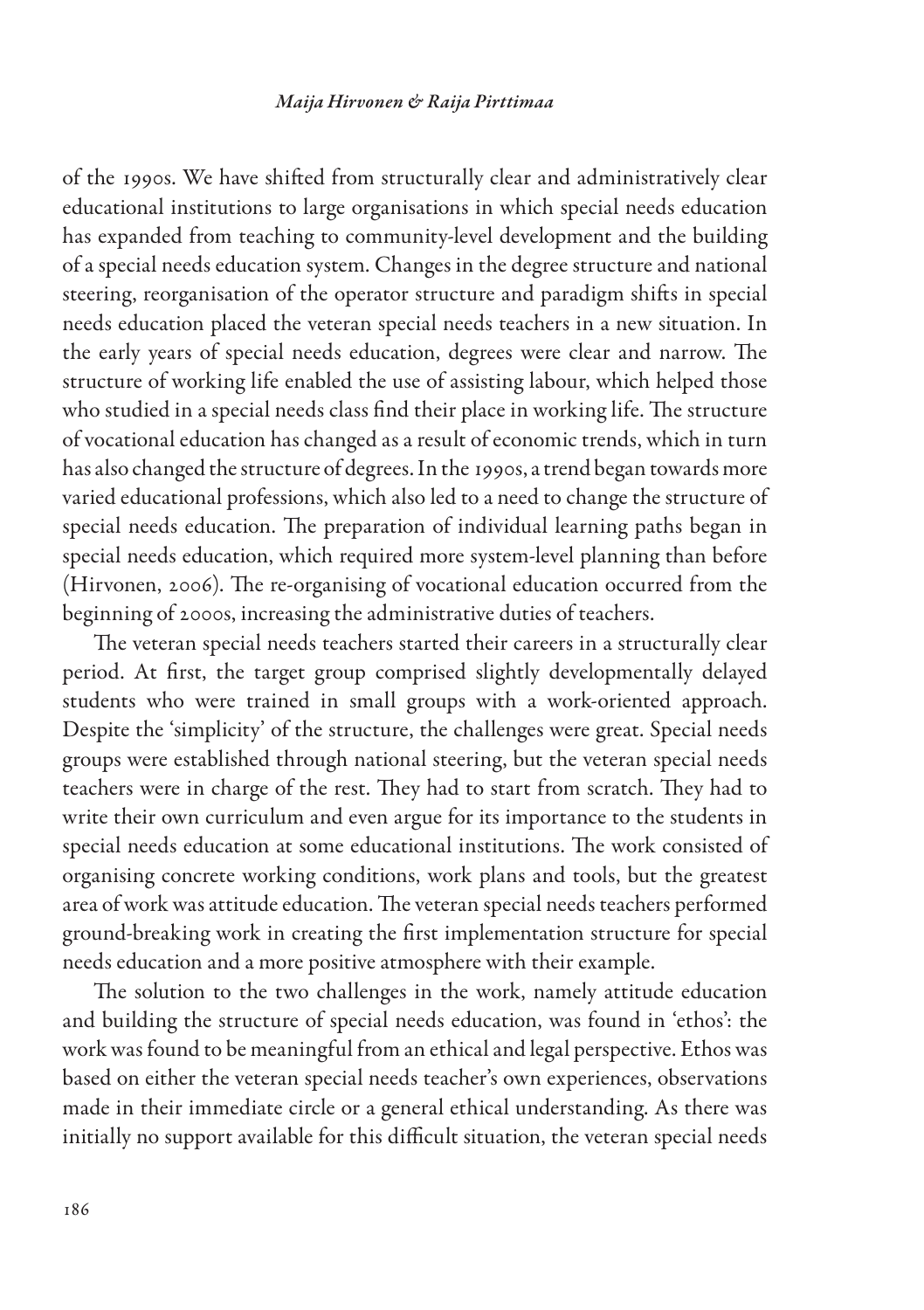teachers developed a strong autonomous approach to work: rather than wait for approval, they took action. This autonomy contributed to their feeling of being in control of their work and its effectiveness. Their work motivation was strong and characterised by the spirit of 'fighting for the weak'.

How do you change your own work as educational structures change? The interviews show how the big structural changes in vocational education changed learning environments and in that way created 'conflicts' and a need for developing new work models of vocational SNE teachers' work.

We should consider how the veteran special needs teachers coped with the many changes in their career, how their change agency came to be and how they maintained their pioneer spirit. At the start of their career, their strong ethos guided their work and helped them cope. It was based on either personal experiences or ones gained on their teaching path, and it strengthened their ability to create special needs education models from scratch. Autonomy and the power to make decisions encouraged them forwards. It is equally worth asking how they retained their change agency during major educational shifts. What guided them to try and change the operating method? What encouraged the veteran special needs teachers to continue in their jobs and be happy to do so? According to Mäkitalo (2005), 'subject-based well-being' refers to the connection between an individual's personal experience of the significance and meaningfulness of the work and the shared subject of the work and results that can be achieved with regard to this subject. It is a question of succeeding in an area of the individual's work that is important to them. Even if there is a great deal of work, it is not stressful if the worker has strong feelings of personal success.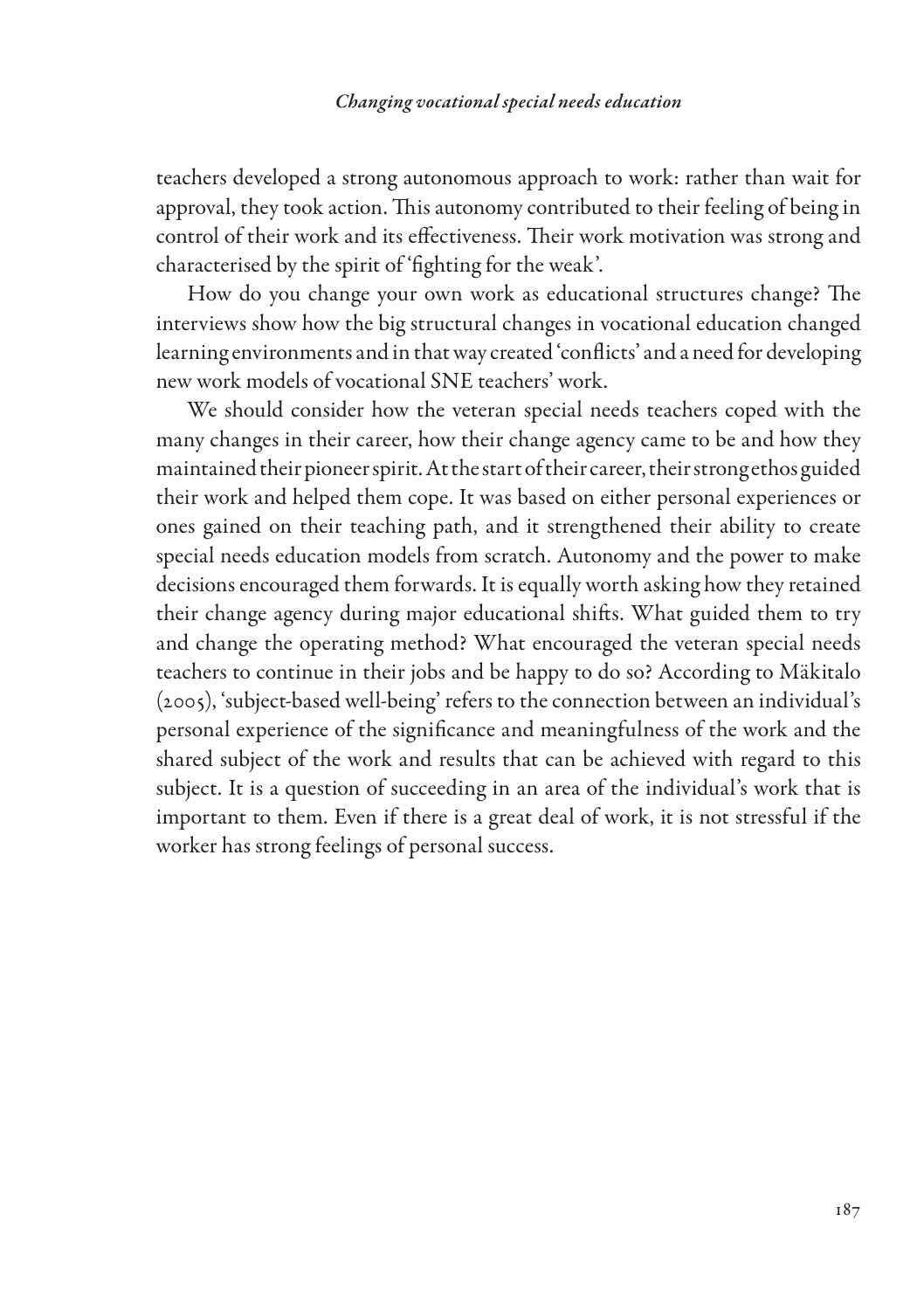Table 1. Changes in the veteran special needs teachers' (in VET) work related with the different educational development periods and Special Needs Education as a discipline

| <b>Competence areas of VET</b><br>teachers interviews                                                                                      | Period                                                                                                                              | <b>Special Needs Education</b><br>as a discipline                                                                                                                                                                    |
|--------------------------------------------------------------------------------------------------------------------------------------------|-------------------------------------------------------------------------------------------------------------------------------------|----------------------------------------------------------------------------------------------------------------------------------------------------------------------------------------------------------------------|
| Trial-based<br>Ethicality, pioneer-spirit to<br>fight for the disadvantaged<br>groups of students                                          | 1970s-1980s<br>Major legislative reform; SNE<br>students were accepted as a<br>form of separate groups                              | Term 'special education'<br>was launched in 70's at the<br>University of Jyväskylä.<br>Special education was<br>on developing phase<br>following and supporting the<br>development of (basic) school<br>practices.   |
| Developing work of SNE<br>teachers, based mostly<br>on the regulations of<br>VET administration and<br>recognised needs of the<br>students | 1990s<br>Major structural changes,<br>decreased centralised<br>normative steering; SNE<br>formally established                      | Special needs education<br>was broader than earlier but<br>concentrated strongly on the<br>research and development<br>in basic education and early<br>education.                                                    |
| Organisational-level<br>developing work of SNE<br>teachers forced by wide<br>structural changes                                            | 2000s<br>Re-organisation of VET;<br>from small schools to<br>extended open environments,<br>increased administrative work<br>in SNF | Special Needs Education is<br>still developing its own theory<br>base, and it is estimated to<br>also have a practical identity.<br>The focus has broadened but<br>still lies in practice and on<br>basic education. |

The veteran special needs teachers retained their work ethos throughout the decades. The pioneer spirit established at the start of their career held them afloat through their career. Their ethos was strengthened by their autonomy and great power to make decisions, particularly at the start of their career. However, the development of their work was based on 'trial'. Special needs education at that time was not recognised as a discipline, yet. Over the course of decades, their independent position as vocational SNE teachers decreased, and they felt their power slip away, taken away from the people working at the grass-roots level. At the same time, their direct contact with students decreased – it transformed into indirect influence. As the clarity and structural simplicity of the work and teachers' direct influencing ability decreased, the veteran special needs teachers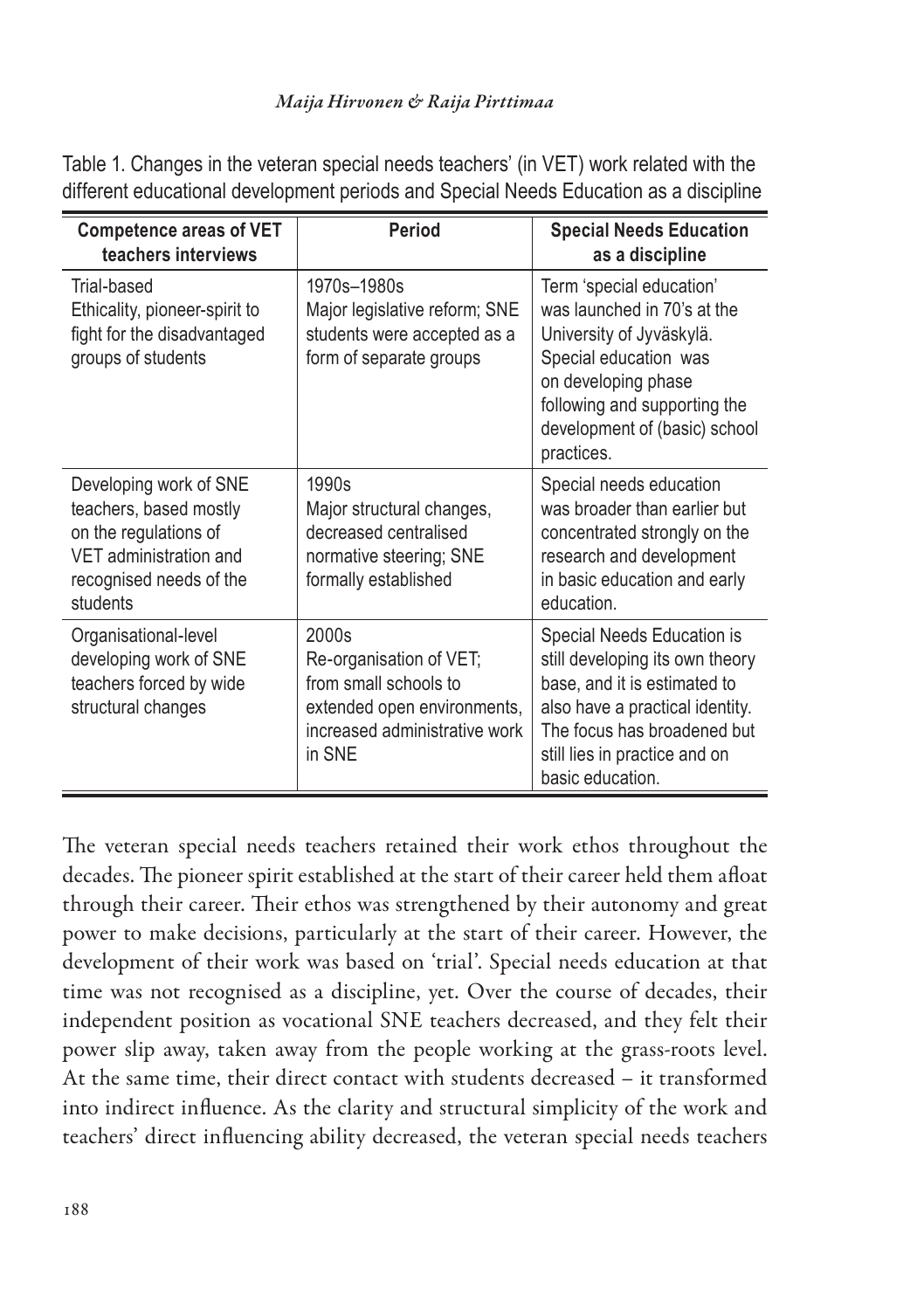felt frustrated but still sought a new approach to work. Rather than reminisce about 'the good old times', they developed the special needs education service system to correspond to the new structure. However, Special Needs Education as a discipline did not affect the development of the work because it was focusing mainly on basic education. As a whole, vocational education was not interlinked with research at that time. The development was based on practice and on the administrative regulations of VET colleges.

According to Mäkitalo (2005), changing circumstances at work often lead to a search for the 'guilty party', i.e. structural changes in the work community are individualised. In contrast, if people are able to link the changes to a broader context or rise above their own work, so to speak, they are able to adapt their own work and create new operating models. Although the veteran special needs teachers lost the job description of an independent teacher of a special needs class and with it their autonomous position, they responded to the change by utilising all their skills. The veteran special needs teachers were able to change their work from individual-level work with students to a more extensive, institution-level job description that involved planning and coordination. They understood that the changes in special support were a necessary consequence of the structural change in vocational education. It can be stated that the big structural changes 'forced' the veteran SNE teachers to remodel their work, but special needs education was not affecting the construction of work models. The development was not set in motion by academic- or research-based demands. The initiatives came from the administrative actions of the VET colleges, and they were implemented at the grassroots-level by active teachers. Special Needs Education as a discipline remained weak besides the teachers work. Additionally, special needs education was focusing on the development of special support models fitting only for basic education. However, different learning environments require varied models.

Today, the changes taking place in the education sector are a matter-of-course. Teachers and other personnel are required to have the ability to adapt to changes and the impacts of these changes on their own work. Staff are required to have the ability to act under changing circumstances – not only by adapting but also by developing new types of work methods and models. 'Subject-based well-being' (Mäkitalo, 2005) is simultaneously put to the test. If the staff feel that the changes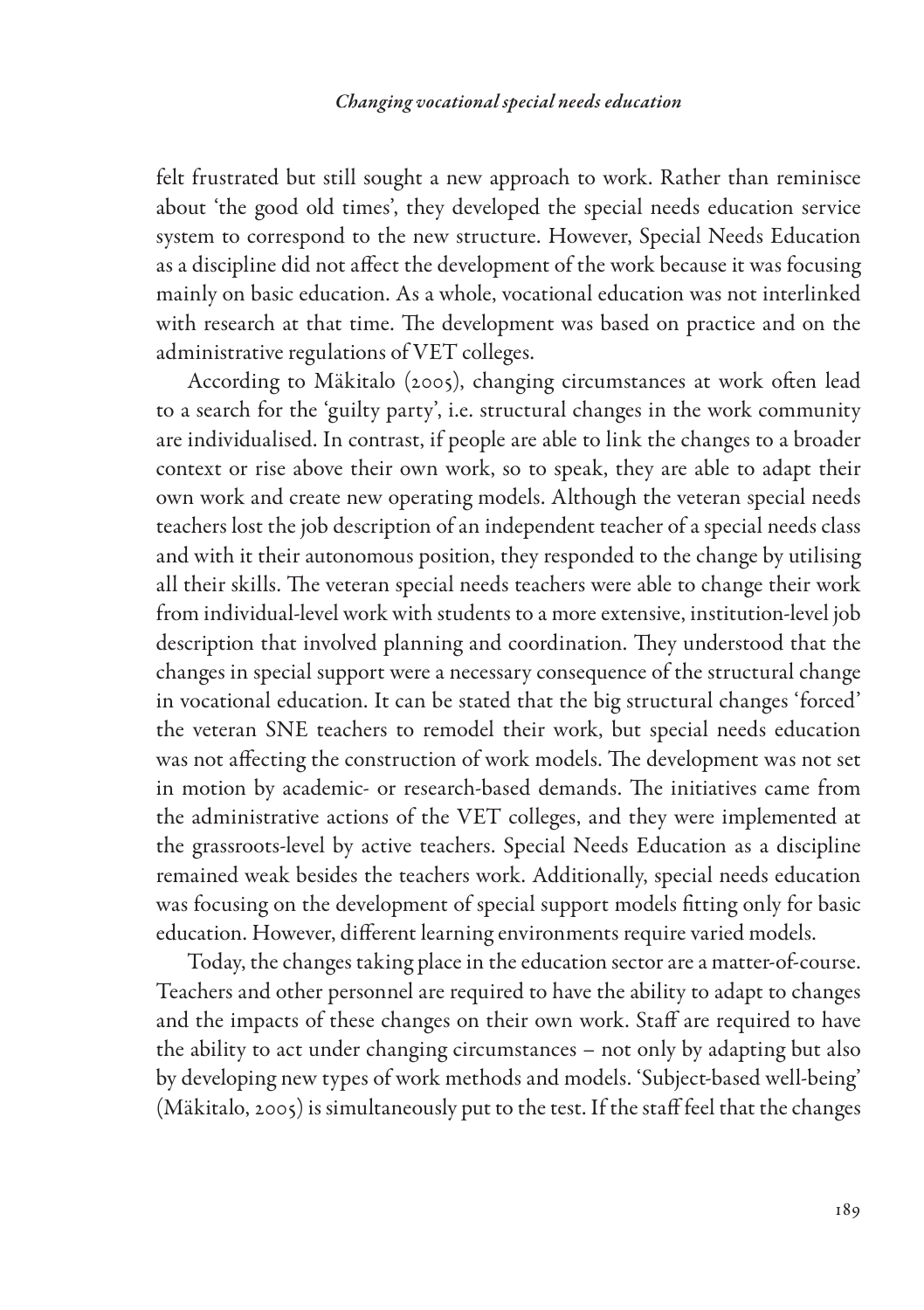are out of their reach, they may be at risk of becoming frustrated and losing some of their work motivation.

Changes in education impact the work of special needs teachers. One example of this is the strengthening of the position of general subjects in vocational education. This challenge has been met by hiring 'part-time special needs teachers', whose position is still taking shape (Pirttimaa & Hirvonen, 2014). The work of special needs teachers has been and continues to be subject to a variety of expectations, particularly with regard to the teaching and guiding of 'difficult' students. Instead of individual-level questions, a solution could be found in consultation, guidance provided by teacher colleagues, and structural work (Hirvonen, 2015).

Studying the changes in work and the related factors may provide a clearer understanding of one's own work (Engeström, 2016). The work is examined more comprehensively as a part of social changes. Memoirs are well-suited for the examination of the experiences of changes in teachers' work (Syrjälä, 2001). At best, they reveal facts that benefit both teacher education instructors and thereby future teachers. Study of changes could also be utilised in teachers' continuing education, for which 'veteran teachers', seniors, provide a rarely utilised resource. The hard yet rewarding work of teachers requires not only knowledge and skill but also the ability to develop one's own skills and autonomously position one's own work in the chain of changes.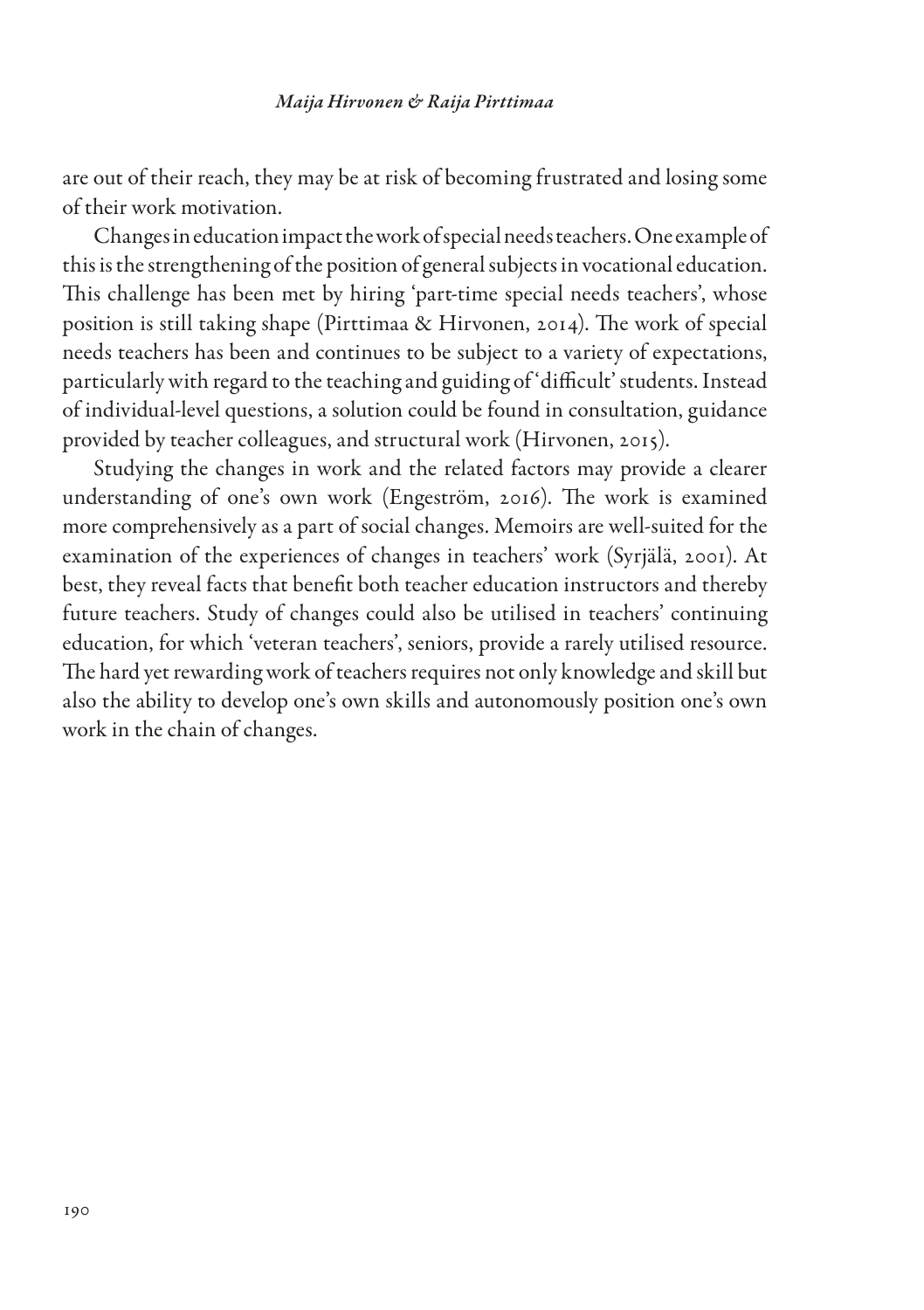# References

- Anttila, E. & Väänänen, A. 2015. From authority figure to emotion worker: attitudes towards school discipline in Finnish schoolteachers' journals from the 1950s to the 1980s. Pedagogy, Culture & Society, 23  $(4)$ , 1–20.
- Engeström, Y. 2016. Studies in Expansive Learning. Learning what is not yet there. New York, NY: Cambridge University Press.
- Eskola, J. & Suoranta, J. 2003. Johdatus laadulliseen tutkimukseen. Tampere: Vastapaino.
- Heikkilä, H. & Seppänen, L. 2014. Examining Developmental Dialogue: the Emergence of Transformative Agency. Outlines. Critical Practice Studies, 15 (2), 5–30.
- Hirvonen, M. 2006. Ammattikouluista avoimiin oppimisympäristöihin. Ammatillisen erityisopettajan työ muutoksess. Doctoral dissertation. Jyväskylä: JAMK University of Applied Sciences. Publications 64.
- Hirvonen, M. 2015. Kohti inklusiivista koulutusta? Erityisopetuksen muuttuvat toimintamallit ammatillisessa koulutuksessa. In M. Hirvonen (ed.), Suunnitellen ja koordinoiden. Kohti kaikille yhteistä ammatillista oppilaitosta. Jyväskylä: JAMK University of Applied Sciences. Publications 201. http://www.jamk. fi/fi/Tutkimus-ja-kehitys/JAMKin-julkaisut/Julkaisuja/suunnitellen-jakoordinoiden/.
- Hirvonen, M., Ladonlahti, T. & Pirttimaa, R. 2009. Ammatillisesta erityisopetuksesta tuettuun ammattiin opiskeluun – näkökulmia ammatilliseen erityisopetukseen ja koulutuksen kehittämiseen. Kasvatus, 40 (2), 158–167.
- L 16 June 1978/474. Act on the Development of Upper Secondary Education.
- L 10 April 1987/487. Act on Vocational Training Institutions.
- Mänttäri-van der Kuip, M. 2013. Julkinen sosiaalityö markkinoistumisen armoilla? Yhteiskuntapolitiikka, 78 (1), 5–19.
- Ministry of Education and Culture. 2016. Opettajankoulutuksen kehittämisen suuntaviivoja. Opettajankoulutusfoorumin ideoita ja ehdotuksia. Helsinki: OKM Publications 34.
- Määttä, P. 1990. Mitä erityispedagogiikka tutkii? Kasvatus, 21 (4), 235–240.
- Patton, M. Q. 2014. Qualitative Research & Evaluation Methods. 4<sup>th</sup> edition. Los Angeles: Sage.
- Pirttimaa, R. & Hirvonen, M. 2014. From special tasks to extensive roles: the changing face of special needs teachers in Finnish vocational further education. Journal of Research in Special Educational Needs, 16 (4), 234–242.
- Siivonen, P., Snellman, J. & Isopahkala-Bouret, U. 2013. Kerronallisuus, kontekstuaalisuus ja historiallisuus opettajien elämänkertatutkimuksessa. Kasvatus ja Aika, 7 (2),  $20 - 31.$
- Syrjälä, L. 2001. Tarinat ja elämänkerrat tutkimuksessa. In J. Aaltola & R. Valli (eds), Ikkunoita tutkimusmetodeihin. Jyväskylä: PS-kustannus, 203–217.